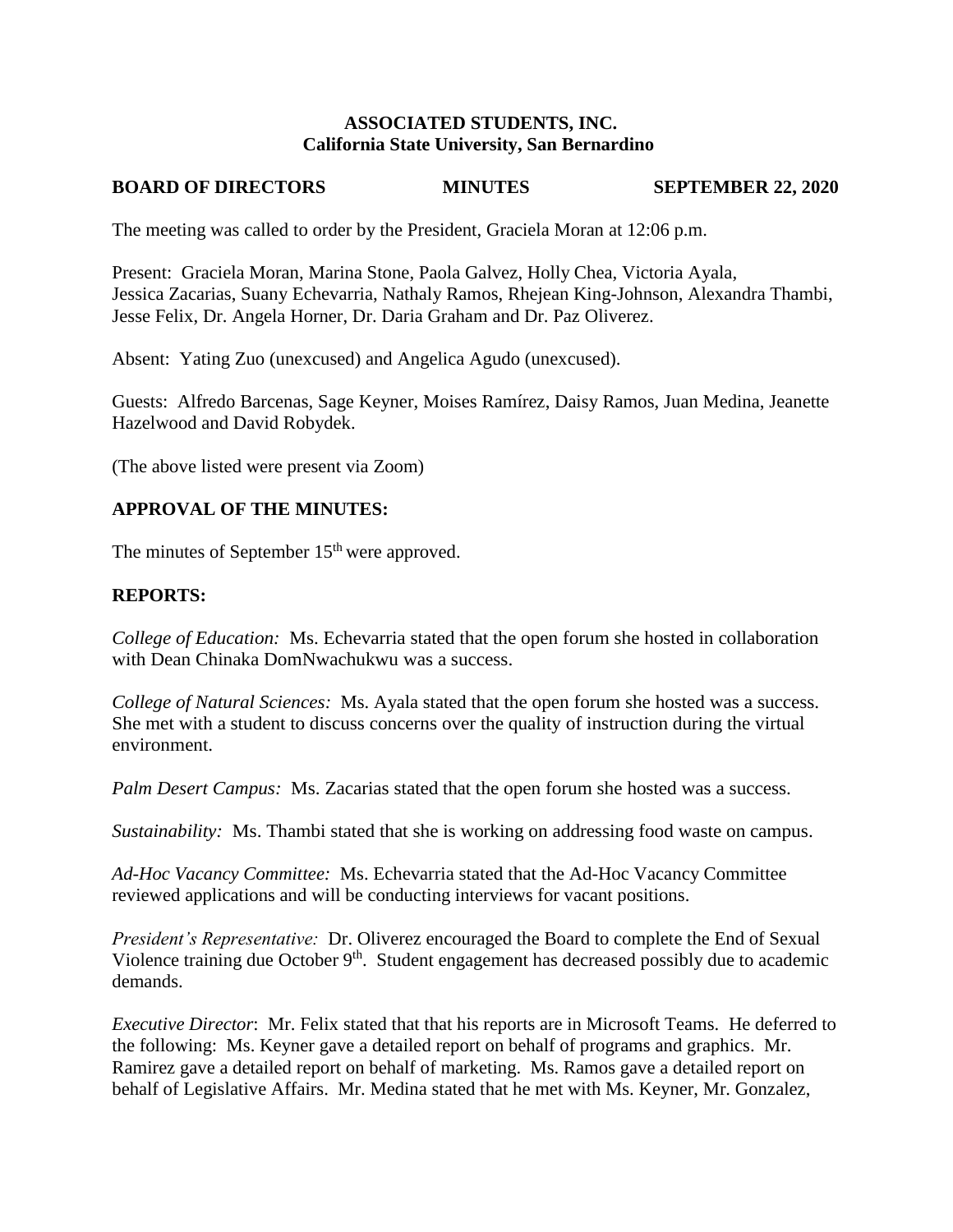#### *Minutes*

and Ms. Ojeda to discuss Coyote Connections. Ms. Hazelwood stated that she attended the CSSA Plenary meetings last weekend.

*President:* Ms. Moran stated that she attended the CSSA Plenary meetings last weekend. She met with Dr. Oliverez to discuss Faculty Senate and ethnic studies. Late Night with Dr. Graham was a success.

#### **Time Certain: BD 120-20 (12:30 p.m.)**

#### **NEW BUSINESS:**

#### **BD 120-20 M/S Ramos/Thambi: Clifton, Larson Allen financial findings presentation.**

Mr. Felix deferred to Mr. Robydek.

Mr. Robydek gave a detailed presentation on the 2020 Audit financial findings. He stated that there were no difficulties encountered and no findings were reported. He congratulated ASI for their hard work. He stated that the total assets increased \$156,000.00 primarily due to an increase in short-term investments of \$230,000.00 (or 9%) offset by a reduction of \$120,000.00 in the OPEB asset.

Mr. Felix stated that he would like to give kudos to Rima Tan, Dacia Woods, and the ASI Front Desk staff for their hard work.

Discussion ensued.

Discussion closed.

### **ADOPTION OF AGENDA:**

M/S Ayala/Felix: To place BD 118-20 through BD 119-20 on a consent calendar. Passed  $(11/0/0)$ .

The agenda was adopted as amended.

#### **NEW BUSINESS:**

M/S Felix/Zacarias: To open the following consent calendar:

**BD 118-20 Appointment of David Garcia-Tlahuel as a student-at-large representative to the PDC Advisory Committee.** 

**BD 119-20 Appointment of Alissa Kaabe as a student-at-large representative to the PDC Advisory Committee.**